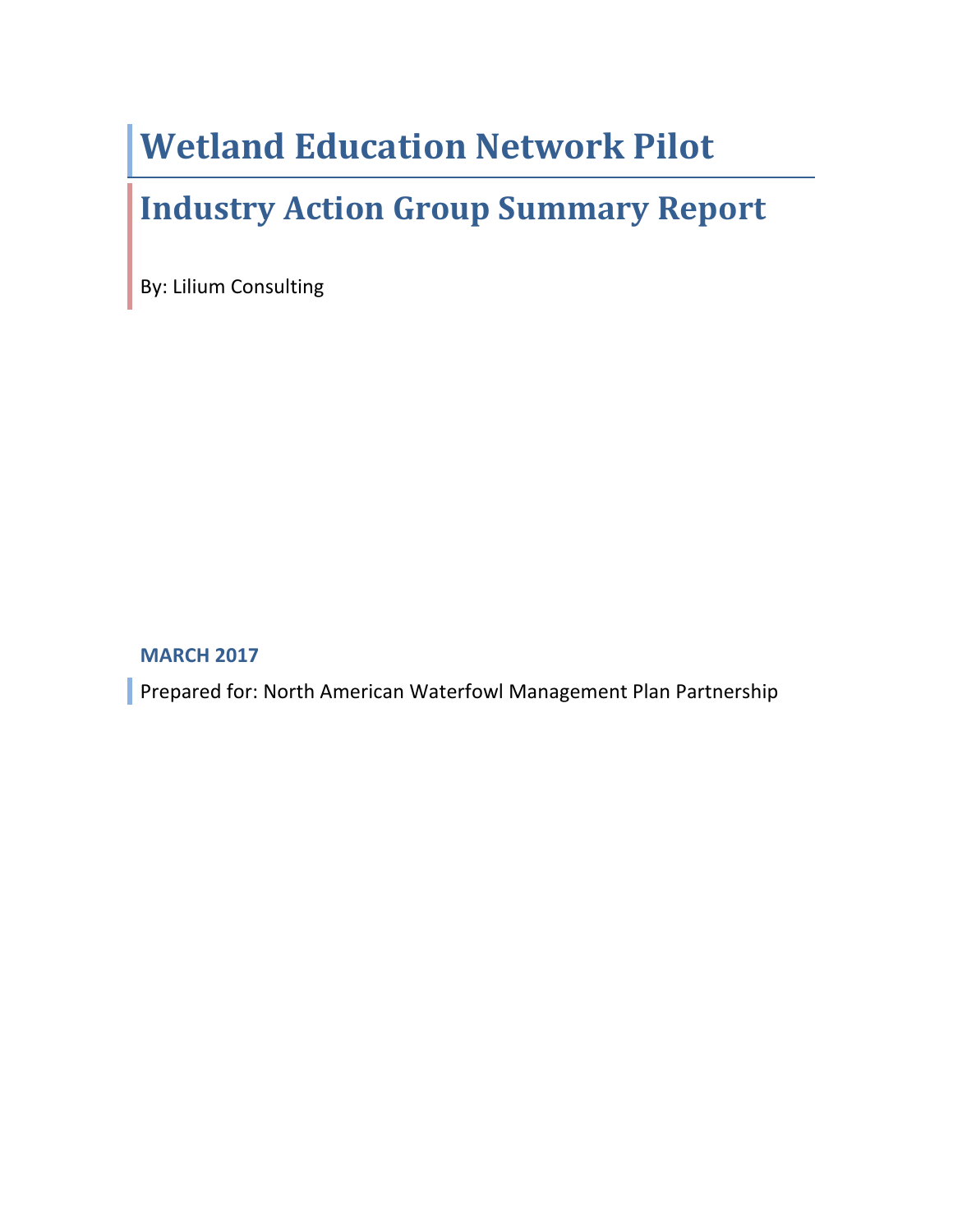We wish to extend a special thanks to the following individuals who participated in the *Industry Action Group, providing their feedback and engaging in the collaborative sessions:*

Bruce Cole, Les Fuller, Beverly Gingras, Amy Krawczyk, Lori Neufeld, Paul Short and Mark Svenson.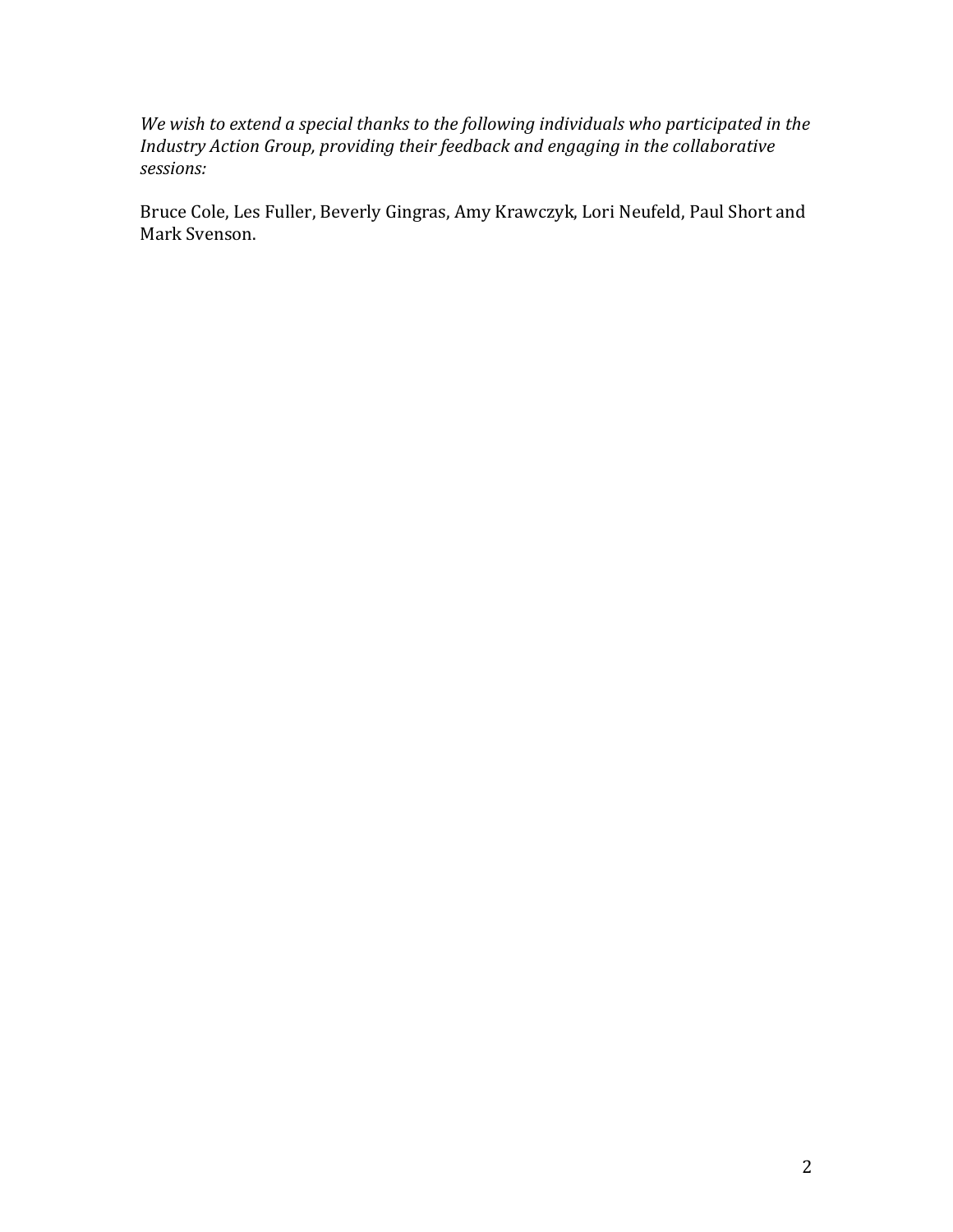## **Table of Contents**

| 4.3.1 Basic Wetland Education Course Requirements for Industry Groups 11 |  |
|--------------------------------------------------------------------------|--|
|                                                                          |  |
|                                                                          |  |
|                                                                          |  |
|                                                                          |  |

## **Table of Figures**

| Figure 3. Industry Action Group Tiered Framework for Wetland Education and |  |
|----------------------------------------------------------------------------|--|
|                                                                            |  |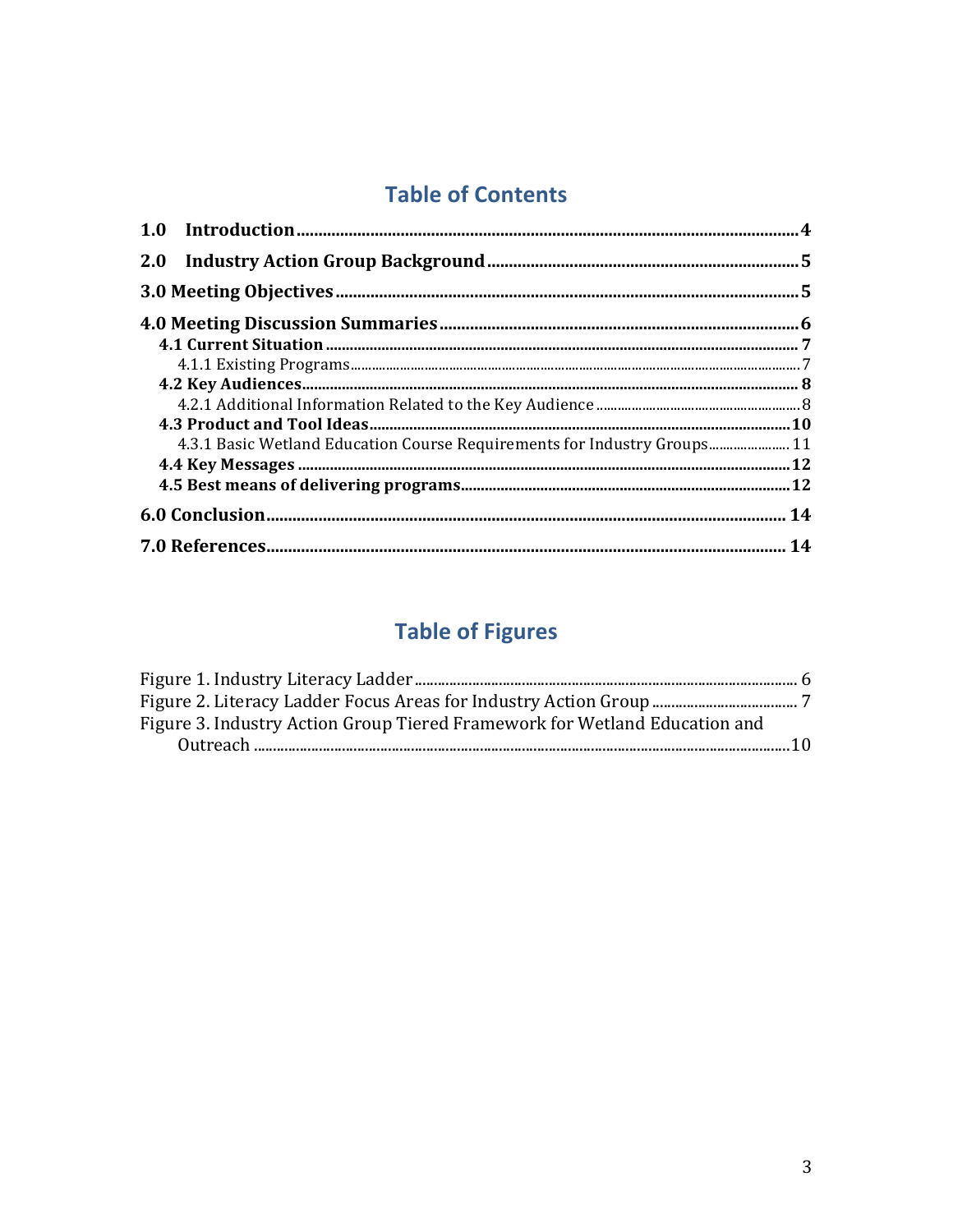### **1.0 Introduction**

The Government of Alberta (GoA) has implemented a province-wide Wetland Policy in order to address the great deal of wetland loss that has been occurring across Alberta for decades. The policy, which has a goal to "*conserve, restore, protect and manage Alberta's* wetlands to sustain the benefits they provide to the environment, *society, and the economy*", includes both regulatory and non-regulatory means. While the emphasis of the Wetland Policy is on the regulatory aspects of wetland management, there is also an acknowledgement of the role that wetland education and outreach will play for the policy to reach its goal successfully.

There are numerous wetland educators throughout Alberta, however education and outreach efforts have been occurring in an independent and non-coordinated fashion. The Alberta North American Waterfowl Management Plan (NAWMP) Partnership recognized the value in having wetland educators work collaboratively, and created the multi-stakeholder Wetland Education and Outreach Working Group in order to create a conceptual framework for a coordinated wetland education and outreach program.

The conceptual framework created by the Wetland Education and Outreach Working Group included an annual meeting for the wetland education community, a steering committee for future collaborations, and sector working groups (hereby referred to as Action Groups). The purpose of these meetings and groups being to identify wetland education needs, tools and products to improve the wetland education and outreach efforts in Alberta.

In order to follow through with the conceptual framework designed by the Wetland Education and Outreach Working Group, a pilot was created to gather each of the four Action Groups together for two half-day meetings a piece, to examine the wetland education and outreach needs of the particular sectors. In order to focus the meeting content and provide the opportunity to find synergies across the Action Groups, the members of each group were asked to concentrate on basic wetland education (i.e. basic wetland identification and function), and avoid some of the other topics of wetland education (e.g. understanding the Wetland Policy, roles and responsibility of specific groups, technical wetland topics, etc.).

The groups were populated and the process was facilitated by Lilium Consulting. Individual proceeding reports for each Action Group as well as a report outlining the state of wetland education and outreach in Alberta across the Action Group sectors were also performed.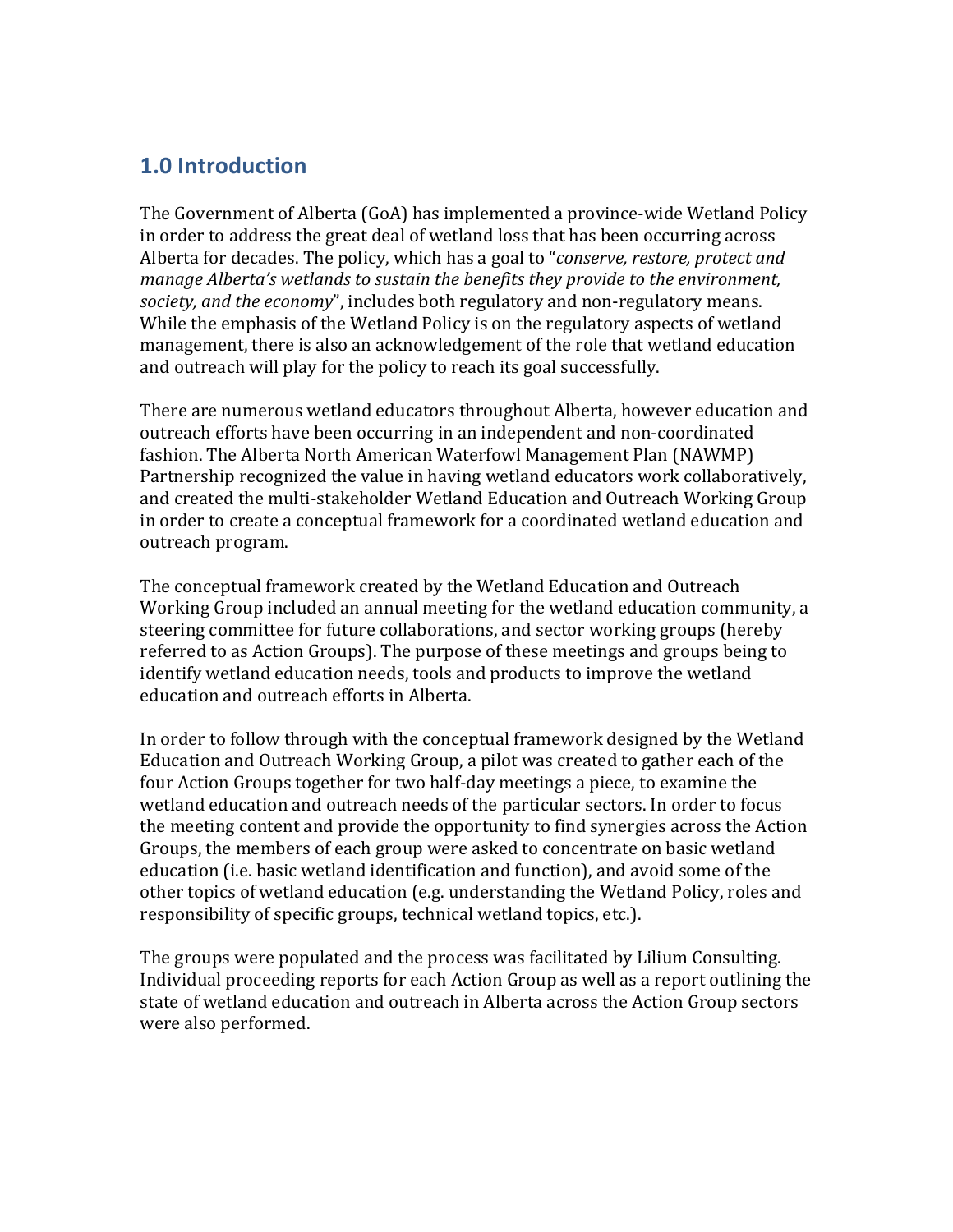This Industry Action Group report provides a summary of the discussions at the Industry Action Group meetings. The content represents the opinions of the workshop participants and experts, and not those of Lilium Consulting.

## **2.0 Industry Action Group Background**

The Industry Action Group was assembled for the Wetland Education Network pilot in order to gain a balanced view of the current state of wetland education and outreach in various industrial sectors across Alberta. The group was also tasked with establishing the key wetland education and outreach needs. A variety of individuals from numerous sectors were selected by Alberta NAWMP based on their ability to speak about the state of wetland education in their sector, as well as the wetland education and outreach needs in their networks. This group was an excellent cross section of diverse industries in Alberta that have the opportunity to play a role in wetland management, and was not intended to represent every industry that could be associated with wetlands. Due to the nature of the meetings being held over a short time frame and in-person, the choices of who to include were recognized as representational but not inclusive.

## **3.0 Meeting Objectives**

In order to create a collaborative atmosphere, all Action Group Members were asked to attend meetings in person. Time was allotted in the first meeting for Industry Group Members to explain who they were, the organization they represented and how they had been affiliated with wetland education in their sector. The group was very cohesive and followed up with each other to exchange pertinent information on the topic of wetland education.

The intended outcomes of the Industry Action Group meetings were as follows:

#### **Meeting** #1:

- gain a better understanding of the Wetland Education Network and get to know other members of the Industry Action Group;
- gain clarity on the key audiences, products (tools/messaging); and engagement strategies to develop effective wetland education and outreach materials for the industrial sectors.

#### **Meeting** #2:

• gain more detailed ideas on the wetland education and outreach strategy for the industrial sectors (Pro-10 focus); and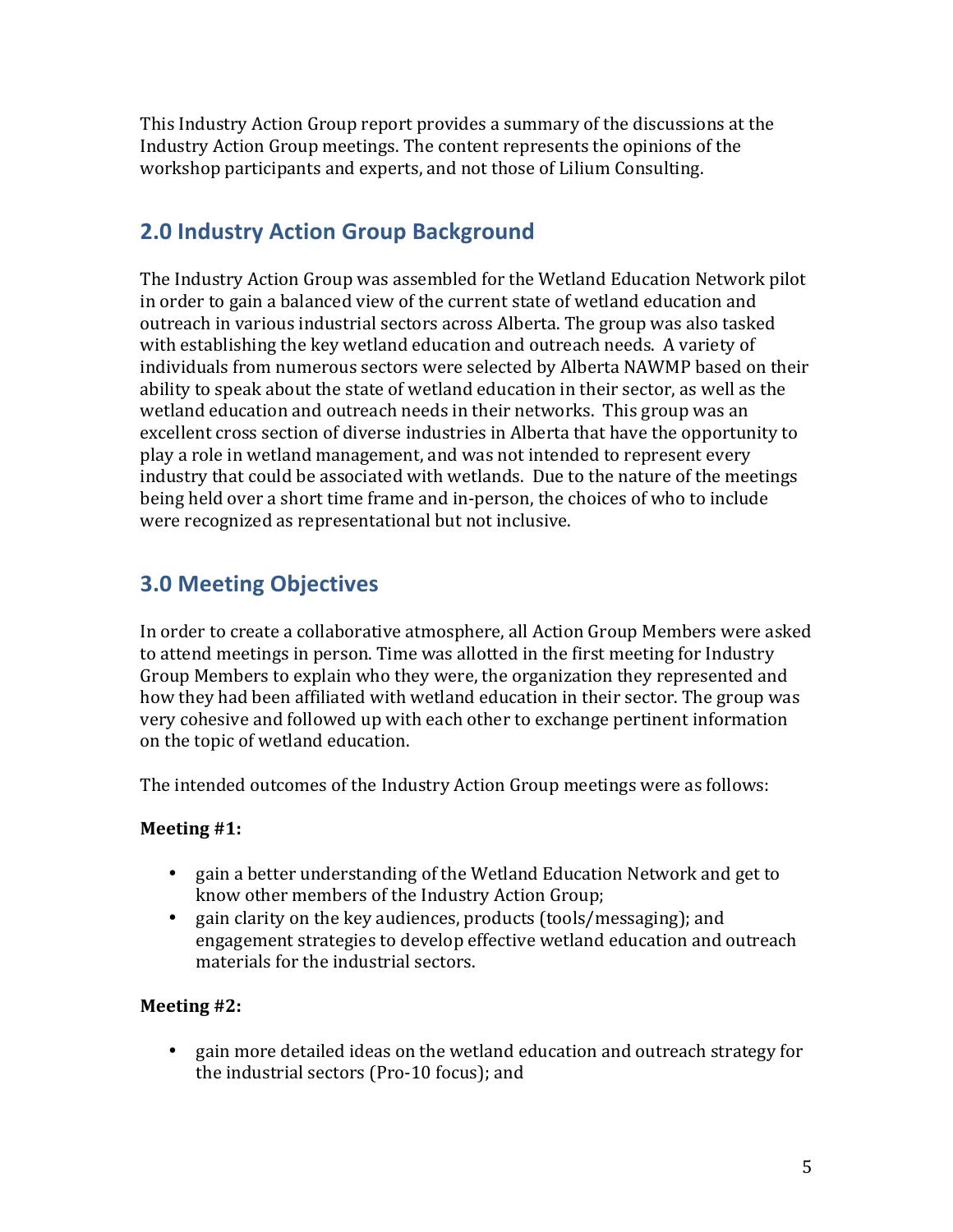• share currently used internal industrial wetland education materials amongst group members.

### **4.0 Meeting Discussion Summaries**

Members of the Industry Action Group were given an overview presentation on the Wetland Education Network, with explanation of the Wetland Education Working Group and the Wetland Education Network Framework that had been created. The vision of the Wetland Education Network was expressed to Action Group members and clarity around the role of the pilot was provided. While Action Group members understood that their role was to attend two, three-hour meetings over the course of the pilot, the Alberta NAWMP Coordinator, Michael Barr, explained that with ideal circumstances and funding, there was a desire to continue with the work of the Wetland Education Network and Action Groups.

The Industry Action Group members were asked to identify where they felt their sector was on the Industry Literacy Ladder created by the NAWMP Wetland Education and Outreach Working Group (Figure 1). They were also asked to discuss the various wetland education resources that were currently being used in their specific industrial sectors. The efficacies of the current wetland education resources were examined to determine some of the key points that could help inform future wetland education and outreach tools.

| <b>Ladder Steps</b> | <b>Outcome</b>                                                                    |
|---------------------|-----------------------------------------------------------------------------------|
| Action              | I am actively managing wetlands.                                                  |
| <b>Skills</b>       | I have the skills to work around wetlands.                                        |
| Attitudes           | I know how to comply with wetland legislation.                                    |
| Knowledge           | I understand how policy, legislation and planning<br>are used to manage wetlands. |
| Awareness           | I am aware that water and wetlands belong to<br>the crown                         |
|                     | (NAWMD Wotland Education and Outroach Working Crown 2016)                         |

#### **Figure 1. Industry Literacy Ladder**

(NAWMP Wetland Education and Outreach Working Group 2016)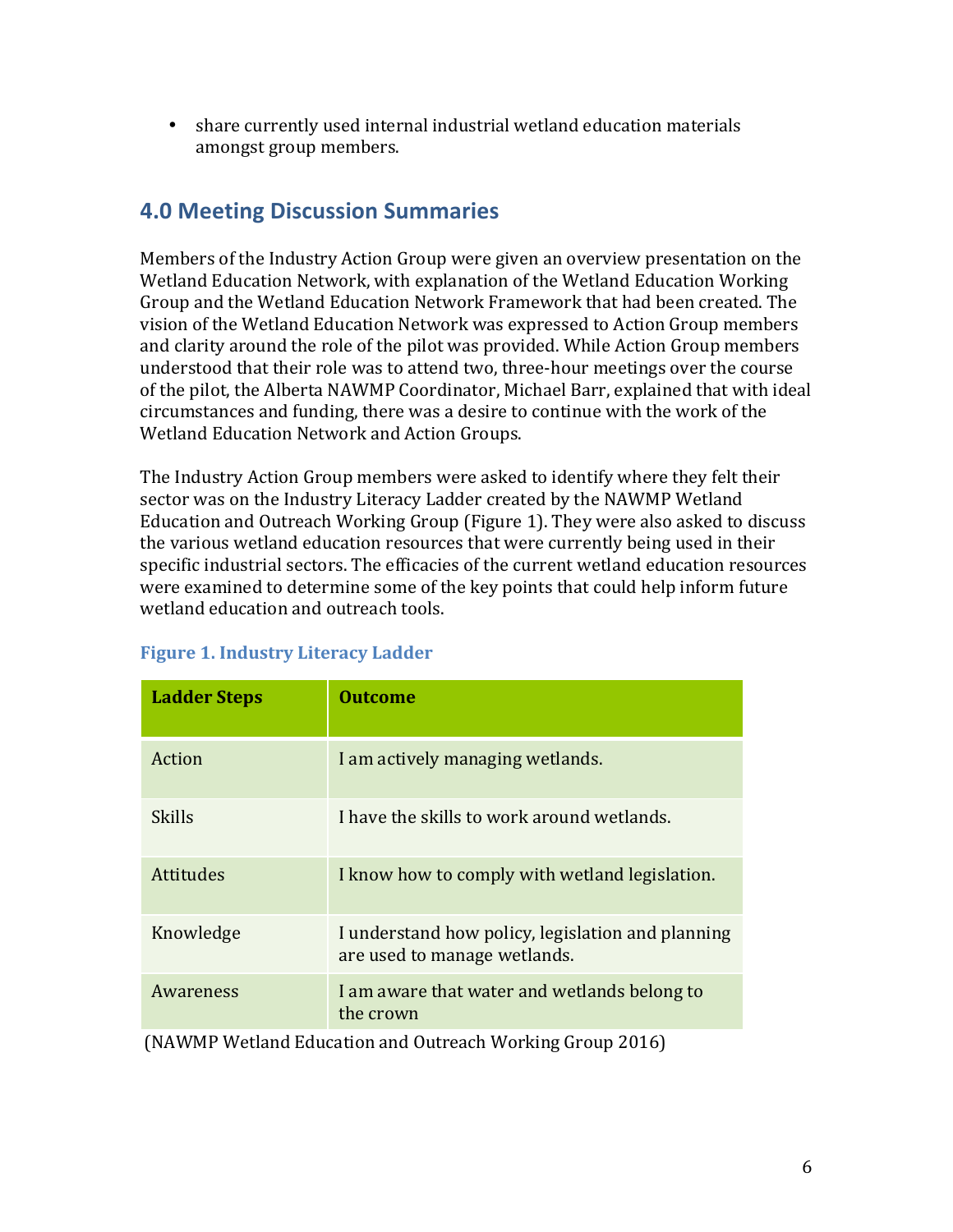The Industry Action Group was then asked to move on to address the 'who', 'what' and 'how' for the creation of a wetland education and outreach program for the industrial sector.

The outcomes of these discussions are summarized below.

#### **4.1 Current Situation**

The Industry Action Group noted that there were individuals at various stages of the Industry Literacy Ladder within the various industries, however the group members chose to focus on the two lowest levels of the Literacy Ladder for their discussions on wetland education and outreach needs (Figure 2). The group members felt that the attitudes, skills and action elements on the higher levels of the ladder were being addressed by the discussions led by the Pro-10 groups.

| <b>Ladder Steps</b> |              |
|---------------------|--------------|
| Action              |              |
| <b>Skills</b>       |              |
| <b>Attitudes</b>    |              |
| Knowledge           | $\leftarrow$ |
| Awareness           | ←            |

#### **Figure 2. Literacy Ladder Focus Areas for Industry Action Group**

#### **4.1.1 Existing Programs**

The Industry Action Group members noted that most of the wetland education programs that are currently being used by various industries are internal programs created and run by individuals with an interest or background in wetland science. The group discussed that these programs were primarily "lunch and learns" or internal documents that were circulated ad hoc, but were not consistent programs required by new staff entering the workplace. Many of the internal wetland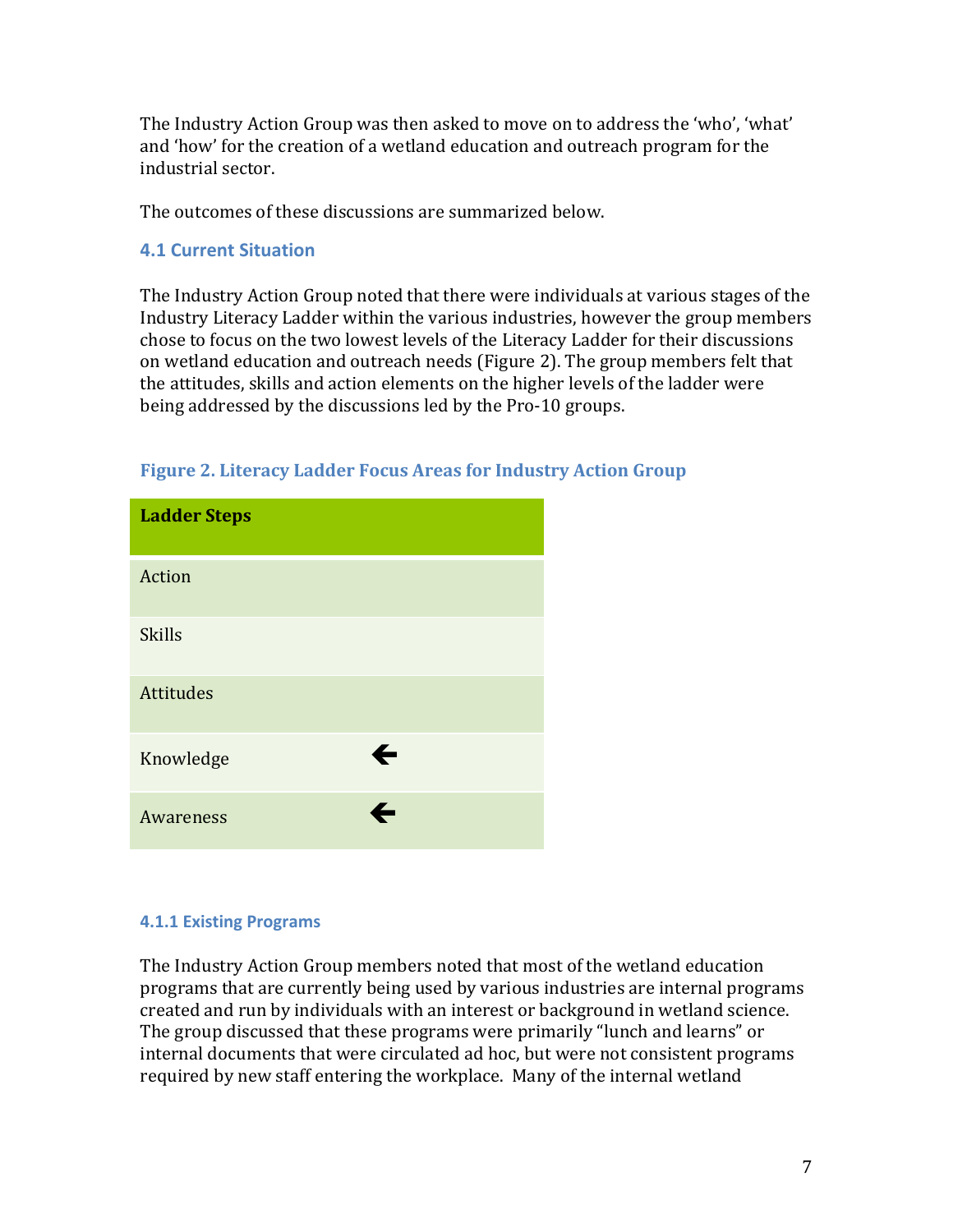education documents that were mentioned by the group centered around the topic of best management processes specific to individual sectors or activities.

The Alberta Society of Professional Biologists (ASPB) was however noted as having a successful annual wetland conference, open to both members of the ASPB and the public and a well-attended webinar series.

The group noted as well that the Ducks Unlimited Canada resources were wellreceived and applicable across many different types of industrial sectors for those who were aware of them. The boreal-based wetlands 101 program was noted as a program that could be put into broader usage if it was made more available and updated for the non-boreal portions of Alberta. The ability of the program to be tailored to various sectors was considered one of the key reasons it could be widely used in an effective way.

#### **4.2 Key Audiences**

They key industrial audiences that were identified by the group as being important for wetland education and outreach opportunities were as follows:

- Landowners
- Internal staff members (ex. designers, system planners, system operators)
- Forestry planners and operations staff
- Road-building consultants
- Executives
- Industry Associations (ex. CAPP, CPAC, Pipeline Association, professional designations)
- Surveyors
- Individuals in the political sphere (i.e. individuals creating or implementing policies)

The Industrial Action Group was quickly able to agree on a key priority audience for wetland education and outreach. The group of professional associations referred to as the "Pro-10" group were chosen as the key audience for any near-term wetland education efforts. The Pro-10 are a group of 10 professional and technical designation associations that have been selected by the GoA to possess the ability of authenticating wetland regulatory documents submitted in accordance with the Wetland Policy (GoA 2016). The Industry Action Group felt that capacity should therefore be built within the Pro-10 to engage individuals who could work towards meeting the specific competencies required to gain sign-off privileges.

#### **4.2.1 Additional Information Related to the Key Audience**

The Industry Action Group received an update on the professional practice standard for wetland, science, design and engineering from a member of the group engaged in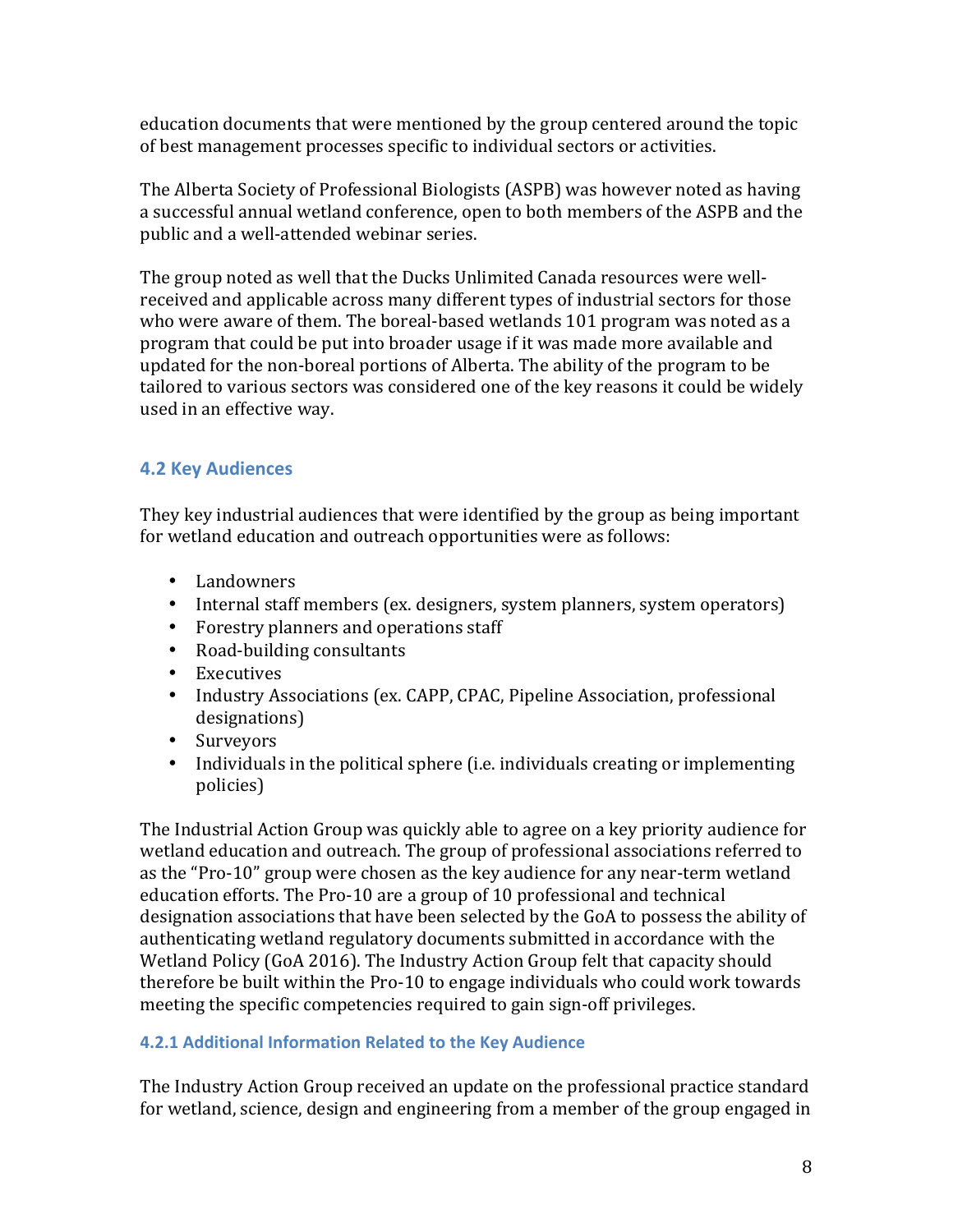the process. Once released, this process will provide the basis for professional authentication of documents submitted under the Wetland Policy (GoA 2016).

The ten professional organizations (the Pro-10) that will have designated individuals eligible to authenticate documents are as follows:

- Alberta Association of Landscape Architects (AALA),
- Alberta Institute of Agrologists (AIA),
- Alberta Land Surveyors' Association (ALSA),
- Alberta Professional Planners Institute (APPI),
- Alberta Society of Professional Biologists (ASPB),
- Association of Chemical Profession of Alberta (ACPA),
- Association of Professional Engineers and Geoscientists of Alberta (APEGA),
- Association of Science and Engineering Technology Professionals of Alberta (ASET),
- College of Alberta Professional Foresters (CAPFT), and
- College of Alberta Professional Forest Technologists (CAPFT).

Individuals will need to meet specific competencies and work experience requirements as well as have their professional designation in order to be eligible to become a "Qualified Wetland Science Practitioner" (GoA 2016). While this title is not an official designation, it does describe the level of expertise required to authenticate Wetland Policy documents (GoA 2016). The detailed professional practice standard has yet to be released.

While the Industry Action Group members were evidently familiar with the Pro-10 (having chosen the group as their key audience for wetland education initiatives in the industrial sector), they learned about some of the specifics being discussed by the Pro-10 working group. The Industry Action Group members felt that the Pro-10 members that will be eligible to become Qualified Wetland Science Practitioners are likely receiving sufficient wetland education through their professional associations. However, the group identified that there are other members within or affiliated with the Pro-10 associations that could benefit from basic wetland education and outreach.

It was also mentioned that while 10 professional associations groups may be too many to target as an initial audience for wetland education (you can't be all things to all people), some of the associations in the  $Pro-10$  will be playing a more active role than others in terms of their expertise and role with the Wetland Policy, therefore it would potentially be more strategic to focus on the groups not providing as much wetland education to their members.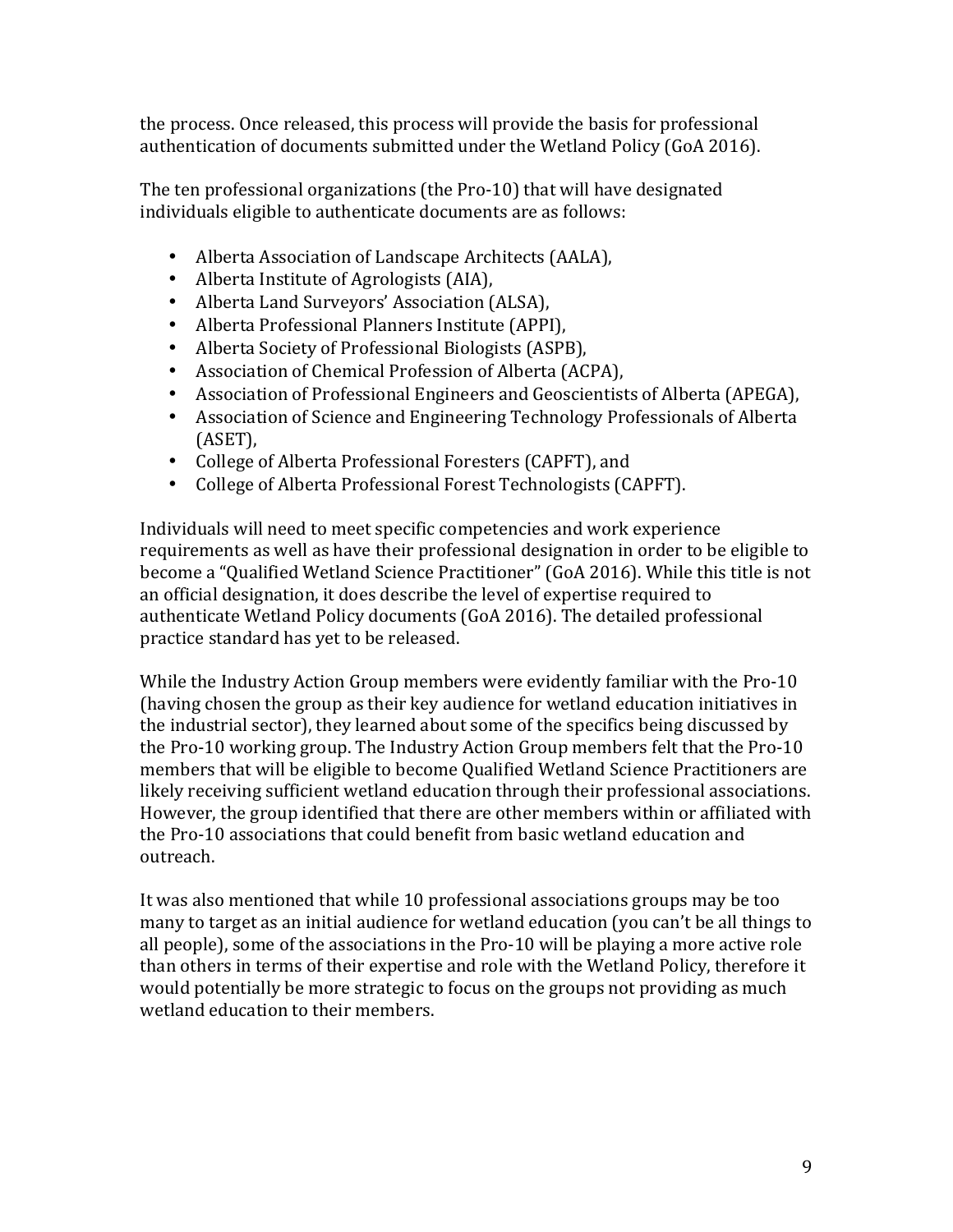#### **4.3 Product and Tool Ideas**

The Industry Action Group chose to focus on the Literacy Ladder concept (noted above in Figure 1) and expand on it with their key audience of the Pro-10 in mind. The group members created 3 categories to delineate the individuals within the Pro-10 fields (Figure 3):

- Tier 1: Individuals that work in a Pro-10 field but have little to no knowledge of wetlands and wetland functions. These individuals could potentially be engaging in some level of work around or pertinent to wetlands. This opportunistic group is composed of individuals who want to get involved in wetland work but need basic knowledge.
- Tier 2: Individuals who have basic wetland knowledge, but would like to gain a better understanding of wetlands and potentially work toward gaining the skill set that would allow them to become Qualified Wetland Science Practitioners.
- Tier 3: individuals that have extensive wetland knowledge and experience and are eligible (or have already completed the process) to be a Qualified Wetland Science Practitioner.

#### **Figure 3. Industry Action Group Tiered Framework for Wetland Education and Outreach**

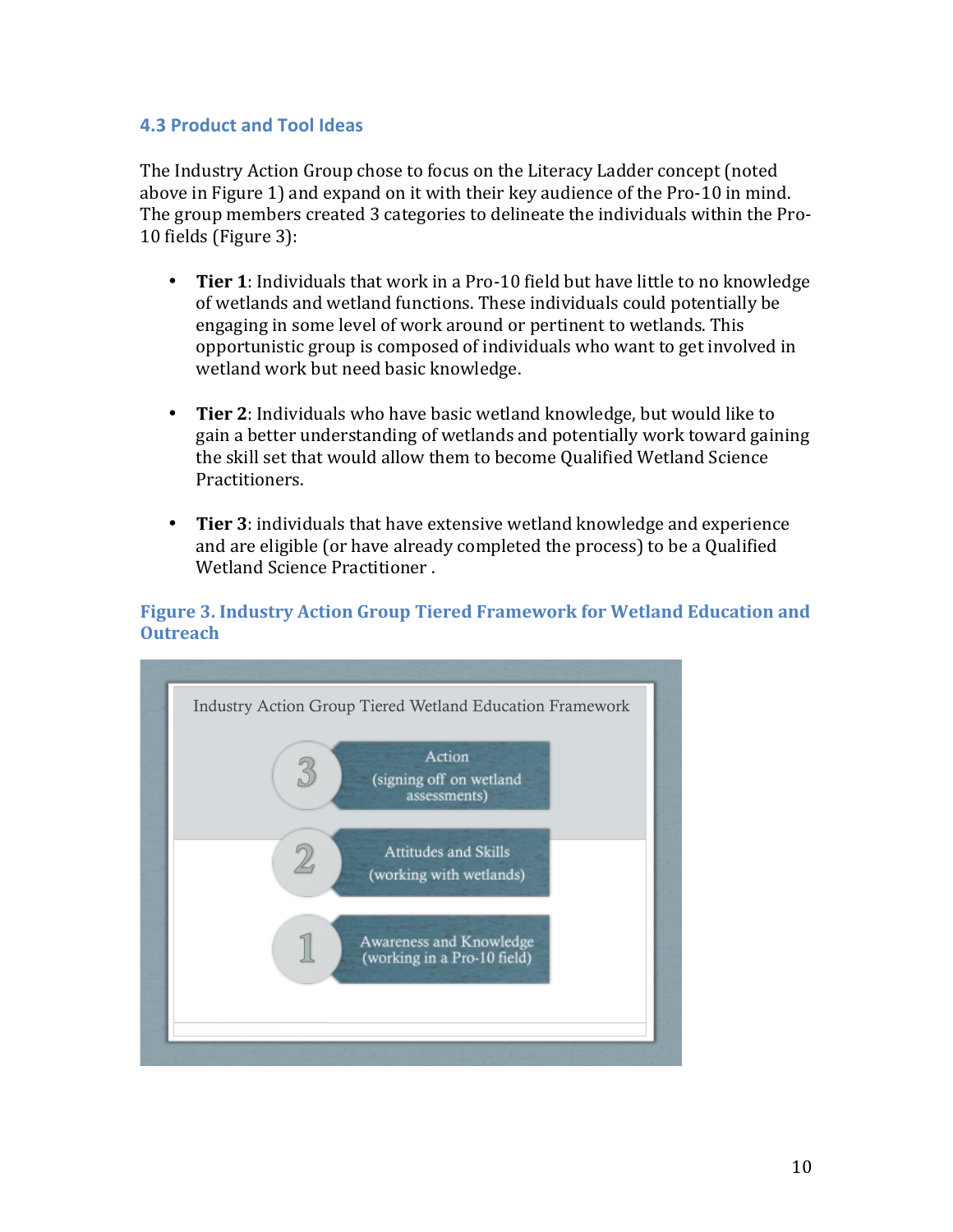The Industry Action Group used the Tiered Framework in Figure 3 to create a more specific target audience for wetland education and outreach in the industrial sector. The group members recognized the importance of bringing Tier 2 individuals up to Tier 3 and therefore increasing the number of Qualified Wetland Science Practitioners, however the group felt that this was best done by the Pro-10 groups and the GoA. The group also felt that the Pro-10 groups and the GoA were best suited to provide continuing (specialized) wetland education to the Tier 3 individuals.

The wetland education gap for industrial sectors recognized by the Industry Action Group was for the Tier 1 individuals. A few programs were noted as having potential for Tier 1 individuals (the UofA Faculty of Extension, the Lakeland Wetland Technology program and a few other courses being offered by consultants), but the fit of these programs was not considered ideal for creating an opportunity for Tier  $1$ individuals to advance on to Tiers 2 and 3 in an accessible way.

Bridging knowledge gaps for Tier 1 individuals was considered important not only to build capacity for Qualified Wetland Science Practitioners, but also to address the lack of front-end knowledge on wetlands that members of the Industry Action Group were experiencing in their own work. The group discussed many circumstances where front-of-the-line planners and field crews had a lack of wetland knowledge that ended in poor wetland procedures or expensive mistakes.

The Industry Action Group delineated a Tier 1 course that would cover all of the basic ideas the group members felt individuals working in fields associated with wetlands should be taught.

#### **4.3.1 Basic Wetland Education Course Requirements for Industry Groups**

The Industry Action Group took the time to create an outline for a basic wetland education course. The following modules were considered important for Tier 1 individuals in the industrial sector:

#### • **Wetland Identification**

-Canadian Classification System standard

- -nomenclature
- -field component (or excellent visuals) essential for this module

#### • **Periodicity of Wetlands**

-stages that include absence of water -soil indicators -mapping, including historical data with photos

#### • **Wetland Functions**

-potential ways to affect wetlands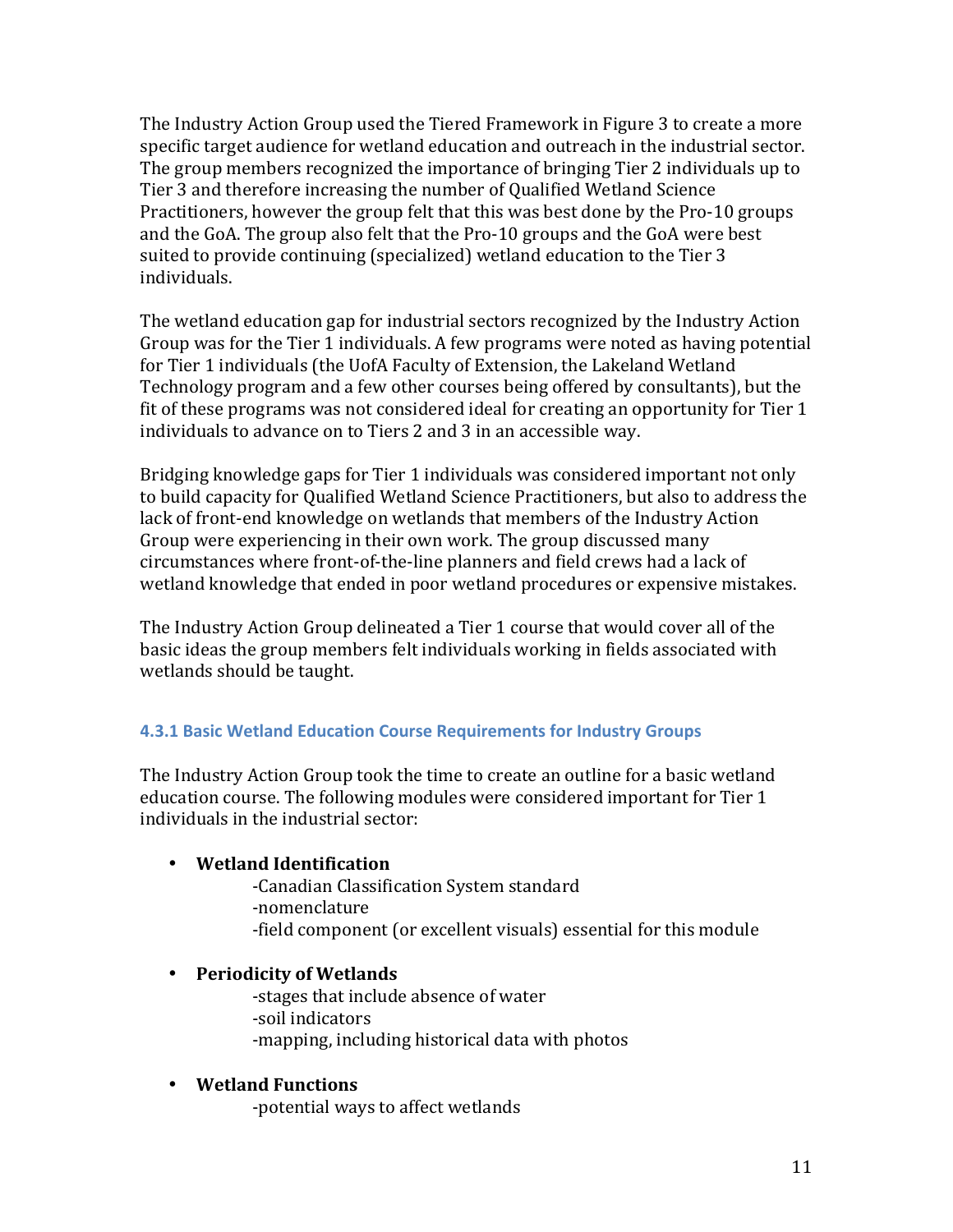-biology, hydrology, greenhouse gases, etc.

- **Differentiation between Peatlands and Mineral Wetlands**
- Wetland Relevance to Policy, Planning, Regulations and Management
- **Why Wetland Conservation is Important**
	- -financial and environmental reasons that retaining wetlands is important

#### **4.4 Key Messages**

The group members discussed how in order to create an impetus for employees to want to learn about wetlands, the employees would need to understand how wetlands can impact their specific jobs. This was reflected in two of the key messages that emerged from the group's discussions:

#### **"This is how wetlands are relevant to you..."** and **"Wetlands effect how you work on the landscape".**

This related back to the concept of having wetland education and outreach programs that could be tailored to suit the needs of individual industries and have examples of how wetlands are involved in specific areas of industry actions in regular operations.

In terms of the outcome of a wetland education program for industrial sectors, the key message was:

#### "Get them to know enough to know when to ask".

#### **4.5 Best means of delivering programs**

The Industry Action Group was very focused on having a defined path that individuals could follow to go from Tier 1 to Tier 3 if they desired to become Qualified Wetland Science Practitioners. One idea for creating a defined path was to have a system that included certificates of completion for specific course modules.

With regard to delivering the specific modules laid out by the Industry Action Group members, the idea of having the material tailored to specific industries was again brought forward as important. Another idea that was well received by the group was to allow groups to pick and choose what modules would be delivered to key audiences, thereby ensuring that available time frames were respected and ensuring that the individuals taking the course stayed engaged in the course content.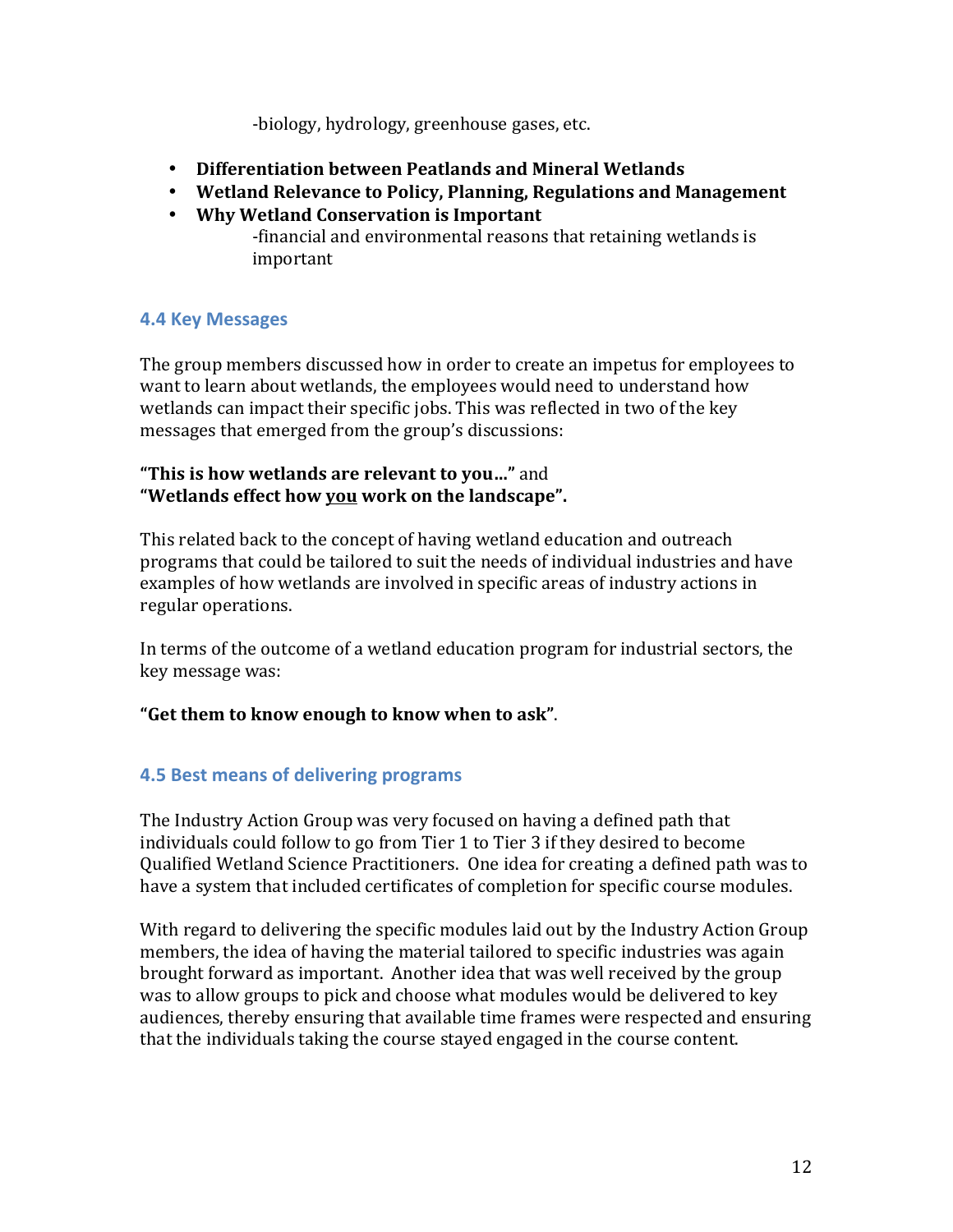Specific means to deliver the course were:

- **In-person presentations**: face-to-face interaction was considered one of the success factors of other similar courses brought forward to industry groups in the past. This would also allow for a field component to be presented, which was considered important for the wetland identification module. Affordability of a workshop or forum of this sort was brought forward as a key consideration. Allowing creation and delivery of the program by the same agencies creating content for Tier 2 and 3 programs would allow for consistency.
- **Webinars**: Creating webinar based modules was considered to be one of the most effective means of delivery by the Industry Action Group, due to accessibility and potential for broad impact. A series of webinars was considered necessary to present the wetland education modules, as group members felt that attempting to put an entire wetlands 101 course into one webinar would be too much content and take to long to watch. The group agreed that computer based learning with a quiz component for knowledge testing is commonplace in the industrial sector and that a webinar series had the potential to accommodate a constant influx of new employees that could benefit from wetland education. A system for tying wetland module completion to development credits or continuing competencies with a certificate of completion would be beneficial. The Industry Action Group members agreed that the program could have more success if the Pro-10 associations communicated the importance of the certification.

The Industry Action Group also considered having the webinar series as the wetland education modules and use in-person sessions as a means to explore specialty wetland topics. The recent economic downturn in Alberta was mentioned in many of the group conversations, it was noted that within the last year, in-person meetings were not well attended as companies attempted to cut costs associated with employee travel. Keeping program costs low was considered imperative to program success.

The Industry Action Group discussed that many of these ideas were aimed at educating employees in the workforce, however they agreed that many of the ideas in the modules that were created by this group should really be introduced at the post-secondary education level, in order to reach a broader audience and have employees trained with wetland knowledge and skills before entering the workforce.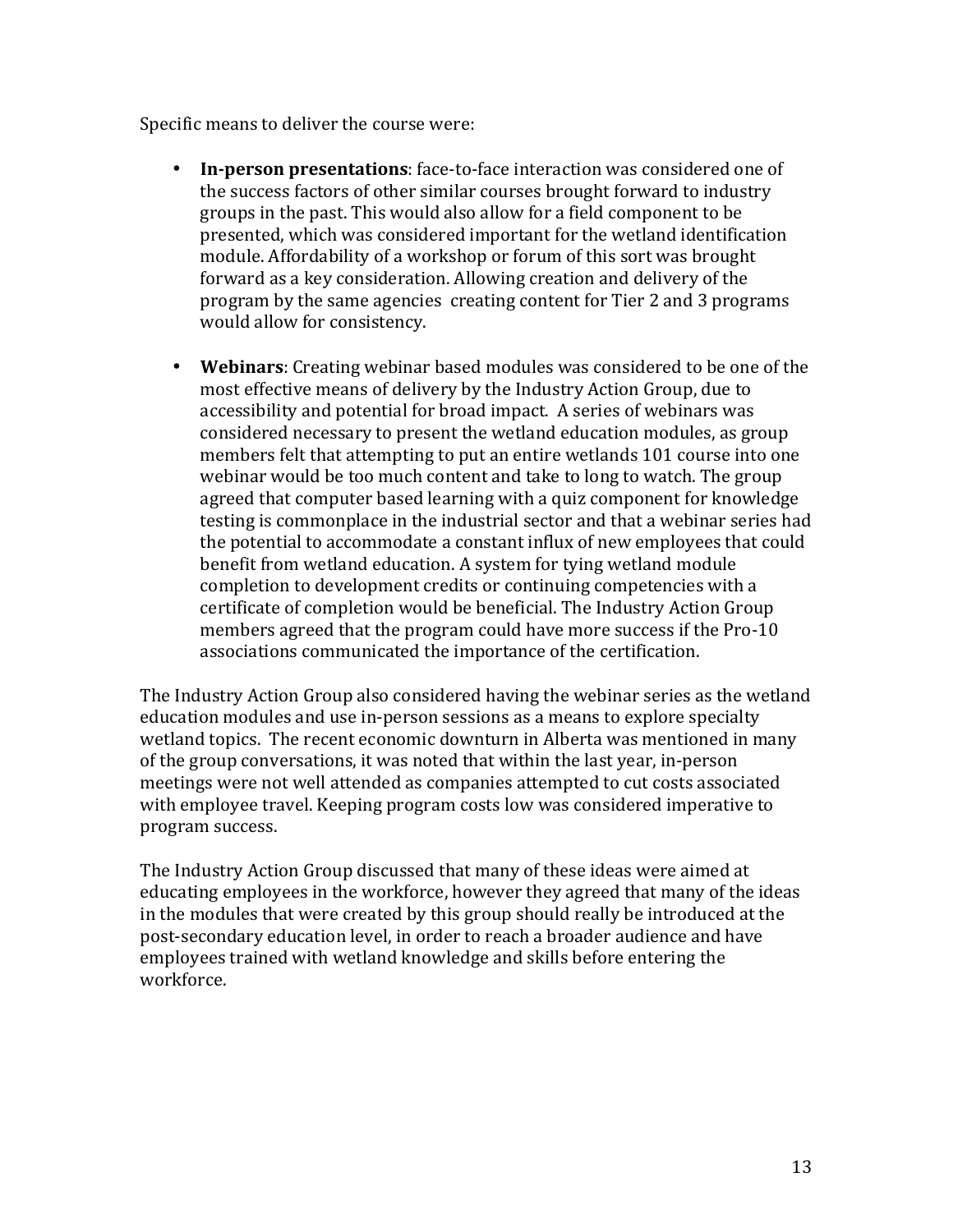## **6.0 Conclusion**

The Industry Action Group was very keen on the idea of a Wetland Education Network and discussed and focused their efforts on very specific deliverables within the short time frame of the Wetland Education Network pilot meetings. Certain members felt that the idea of a Wetland Education Network could eventually evolve to be larger than a provincial scale. Resourcing a Wetland Education Network became a topic of interest as the group's time came to a close, and incentives for industry groups to pay for workshops or programs were discussed briefly.

The group members identified that wetland education was very piece-meal in the industrial sectors, and a directory of groups with education materials was an idea that came forward that could be utilized while a more cohesive program is being developed. 

The Industry Action Group members were keen to engage with other Action Group members, as they identified that other groups had strong ties with what was being discussed in the industry sector (i.e. the Agriculture Action Group and the Post-Secondary portion of the Public and Education Action Group).

The ideas of the Industry Action Group are concise enough that a specific program could easily be created out of what the group discussed at the Wetland Education Network pilot meetings.

## **7.0 References**

Government of Alberta (GoA). 2016. Status Update: Professional Practice Standard for Wetland Science, Design and Engineering. Available at: http://aep.alberta.ca/water/programs-andservices/wetlands/documents/StatusUpdateWetlandScience-May6-2016.pdf

NAWMP Wetland Education and Outreach Working Group. 2016. Draft Recommendations to Improve Wetlands Literacy in Alberta via a Wetland Education and Outreach Collaborative Framework.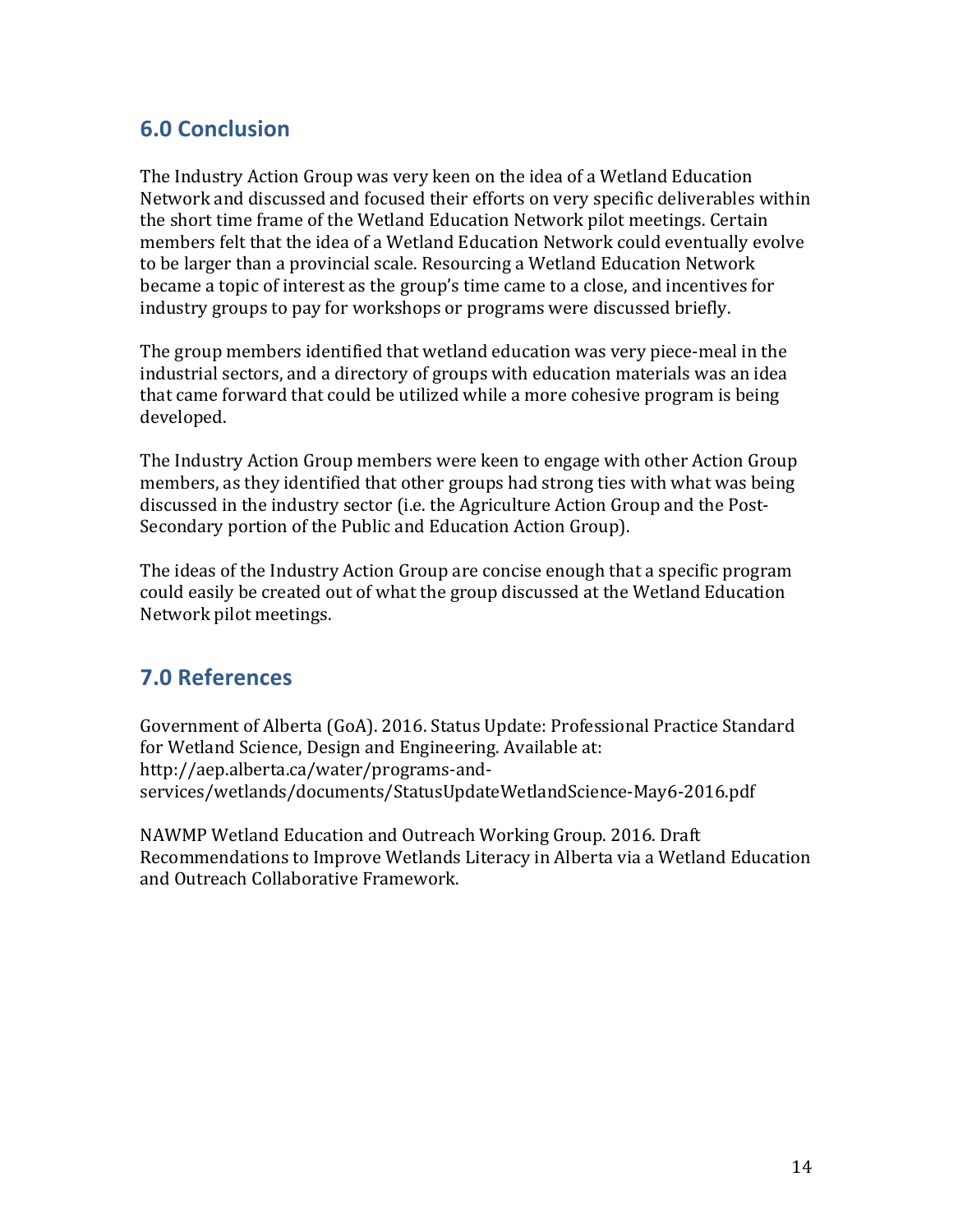**Appendix A**

**Wetland Education Network Pilot Meeting Agendas** 

**Industry Action Group**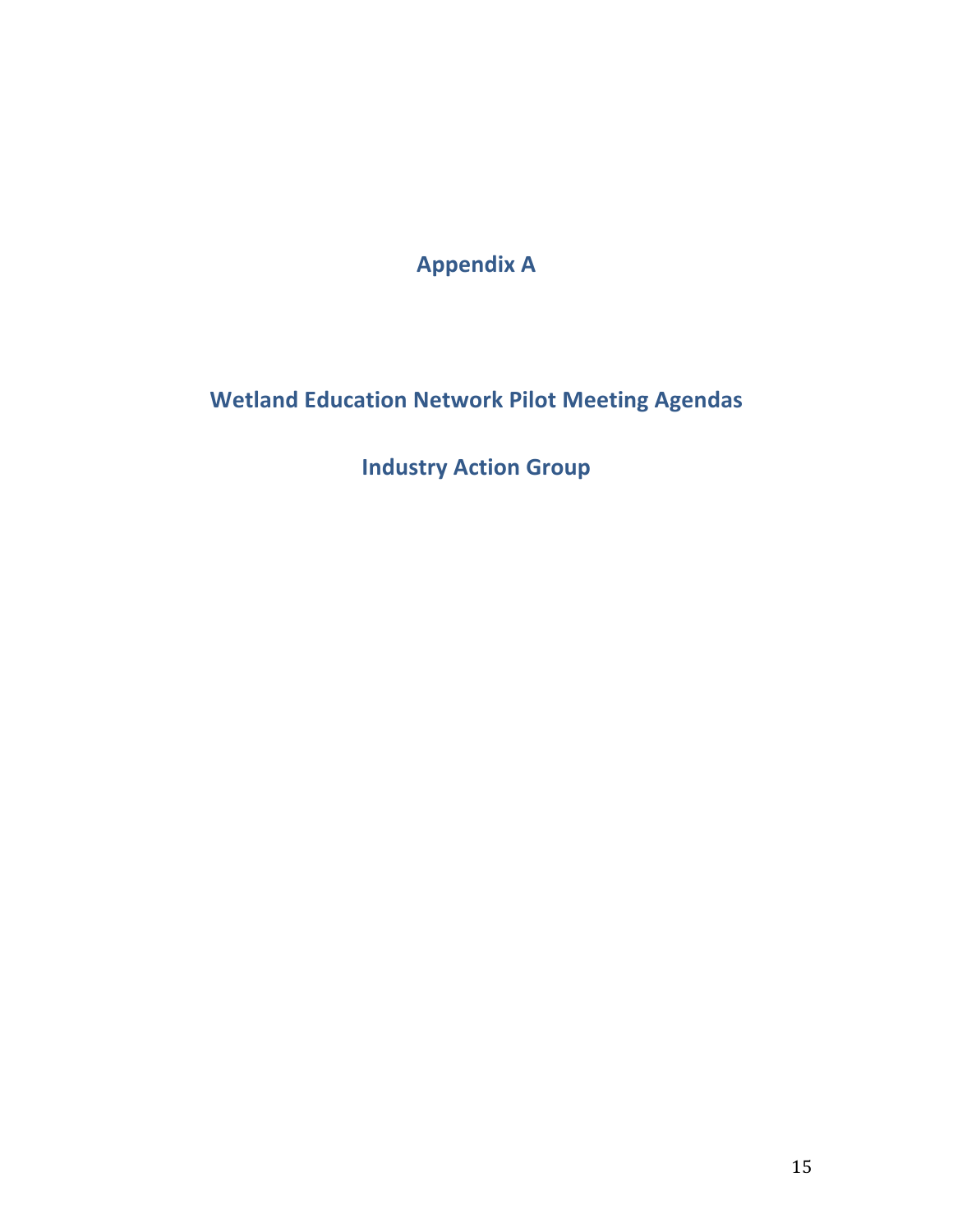

**Wetland Education Network – Industry Action Group Meeting #1 –** *Draft* **Agenda Thursday October 27, 2016**

**Location:** GoA Office, Pigeon Lake Boardroom 304 4920 51 Street, Red Deer

**Time:** Meeting 9:00am – 12:00pm

**Invited:** Industry Action Group membership

#### **Meeting Purpose:**

- Introduce concept of Wetland Education Network and team members on the Industry Action Group
- Gain clarity on the key audiences, products (tools/messaging) and engagement strategies required to develop effective wetland education and outreach materials in the industrial sectors

| <b>Time</b> | <b>Agenda Item</b>                                                   | Lead  |
|-------------|----------------------------------------------------------------------|-------|
| 9:00        | 1.0 Administration                                                   |       |
|             | 1.1 Health and Safety                                                | Terra |
|             | 1.2 Welcome & Introductions                                          |       |
|             | 1.3 Review and Approve Agenda                                        |       |
| 9:30        | <b>2.0 Wetland Education Network</b>                                 |       |
|             | 2.1 Explanation of the Wetland Education Network, history and path   | Terra |
|             | forward                                                              |       |
| 9:45        | 3.0 Wetland Education needs of industry audiences:                   |       |
|             | 3.1 Establish key audiences and level of literacy (who?)             | Terra |
|             | 3.2 What would some key products or messages be (what?)              |       |
|             | 3.2 Best means to convey/connect (how?)                              | All   |
| 10:30       | <b>Break</b>                                                         |       |
| 10:45       | 4.0 Review currently available wetland education products:           |       |
|             | 4.1 Compile list of current wetland education products and tools     | Terra |
|             | available to industrial sectors                                      |       |
|             | 4.2 Evaluate success of current wetland education products and tools | All   |
| 12:00       | 4.0 Wrap Up                                                          | Terra |